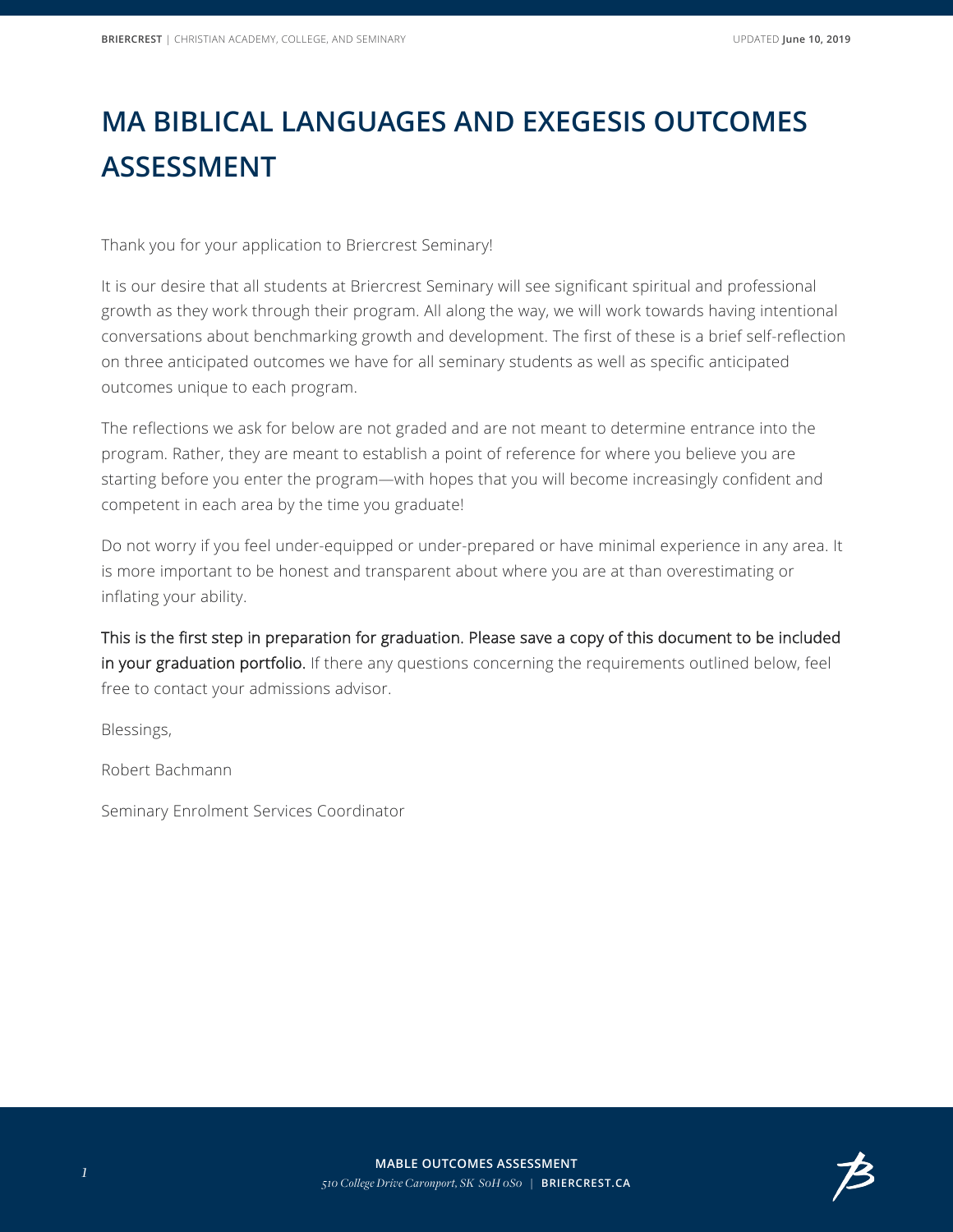## **SEMINARY OUTCOMES**

*I.* Reflect on your current confidence and ability to articulate an evangelical theology that arises out of scripture and finds expression in all areas of life and ministry.

Choose a score from 1-10 (1 being low, 10 being high). 1

Provide a brief statement on why you selected this rating (max. 300 words).

*II.* Reflect on your preparedness for serving the local church and its global mission. Choose a score from 1–10 (1 being low, 10 being high). 1

Provide a brief statement on why you selected this rating (max. 300 words).

*III.* Reflect on your maturity as a disciple of Jesus by focusing on the fruit as may be presentable and identified by others who know you.

Choose a score from 1–10 (1 being low, 10 being high). 1

Provide a brief statement on why you selected this rating (max. 300 words).